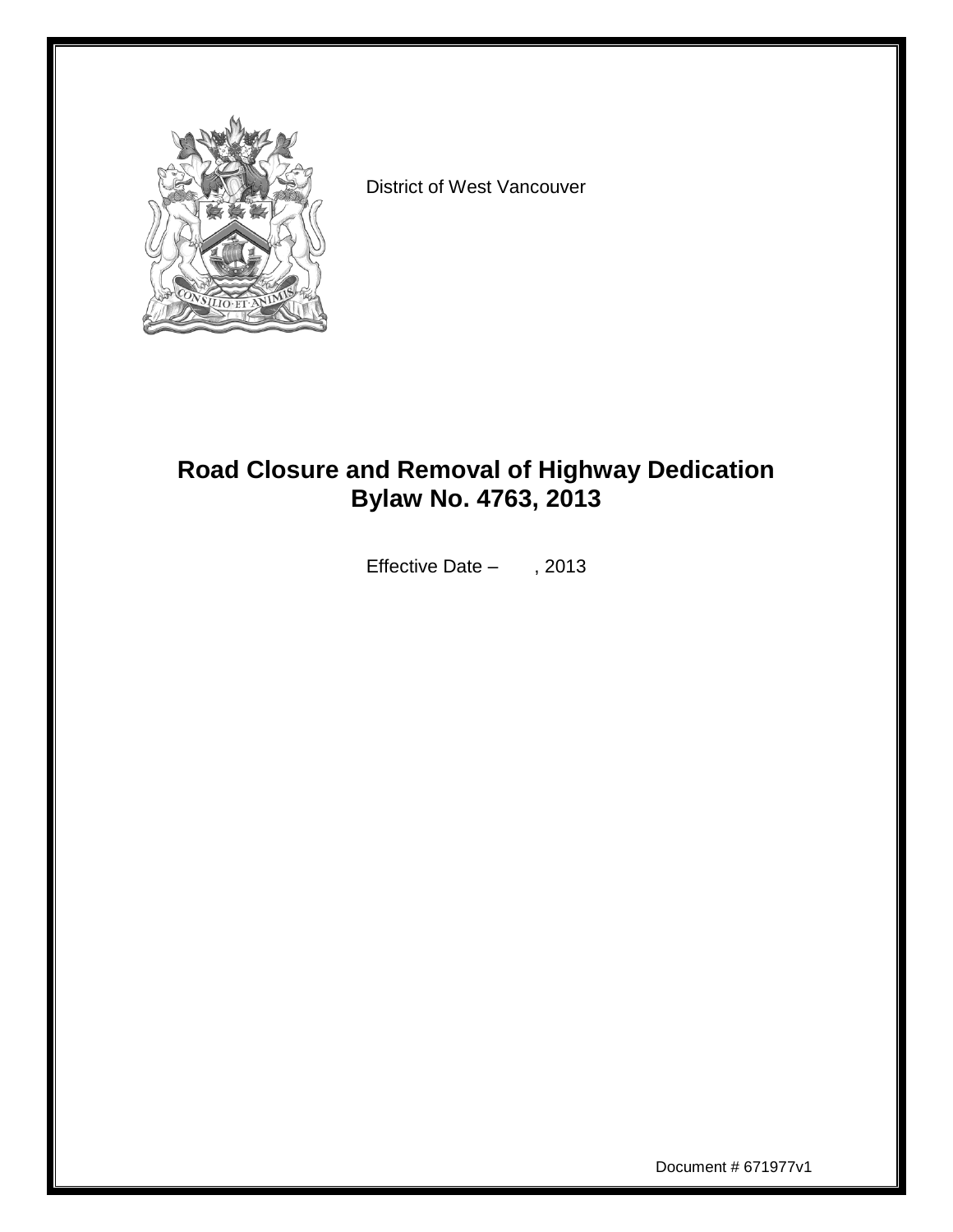#### District of West Vancouver

# **Road Closure and Removal of Highway Dedication Bylaw No. 4763, 2013**

A bylaw to close and remove the dedication of a highway located in the 1300 block of Marine Drive, West Vancouver

WHEREAS under the Community Charter Council may by bylaw close a highway to traffic and remove the dedication of a highway; and

WHEREAS "highway" includes a street, road, lane, bridge, viaduct and any other way open to public use, other than a private right of way on private property; and

WHEREAS Council published notices of its intention to close and remove the dedication of the highway referred to in this bylaw, and has provided an opportunity for persons who consider they are affected by this bylaw to make representations to Council; and

WHEREAS Council delivered notice of its intention to close and remove the dedication of the highway referred to in this bylaw to the operators of utilities whose transmission or distribution facilities or works Council considers will be affected by the closure;

NOW THEREFORE, the Council of the District of West Vancouver enacts as follows:

### **Part 1 Citation**

1.1 This bylaw may be cited as Road Closure and Removal of Highway Dedication Bylaw No. 4763, 2013.

### **Part 2 Road Closure and Removal of Highway Dedication**

- 2.1 Attached to this bylaw as Schedule "A" and forming part of this bylaw is a copy of a Reference Plan of lane closure (the "Plan").
- 2.2 The portion of lane dedicated on plan 4210, District Lot 237 shown as Closed Lane on the Plan is closed to all types of traffic (the "Closed Lane").
- 2.3 The dedication as a highway of the Closed Lane is removed.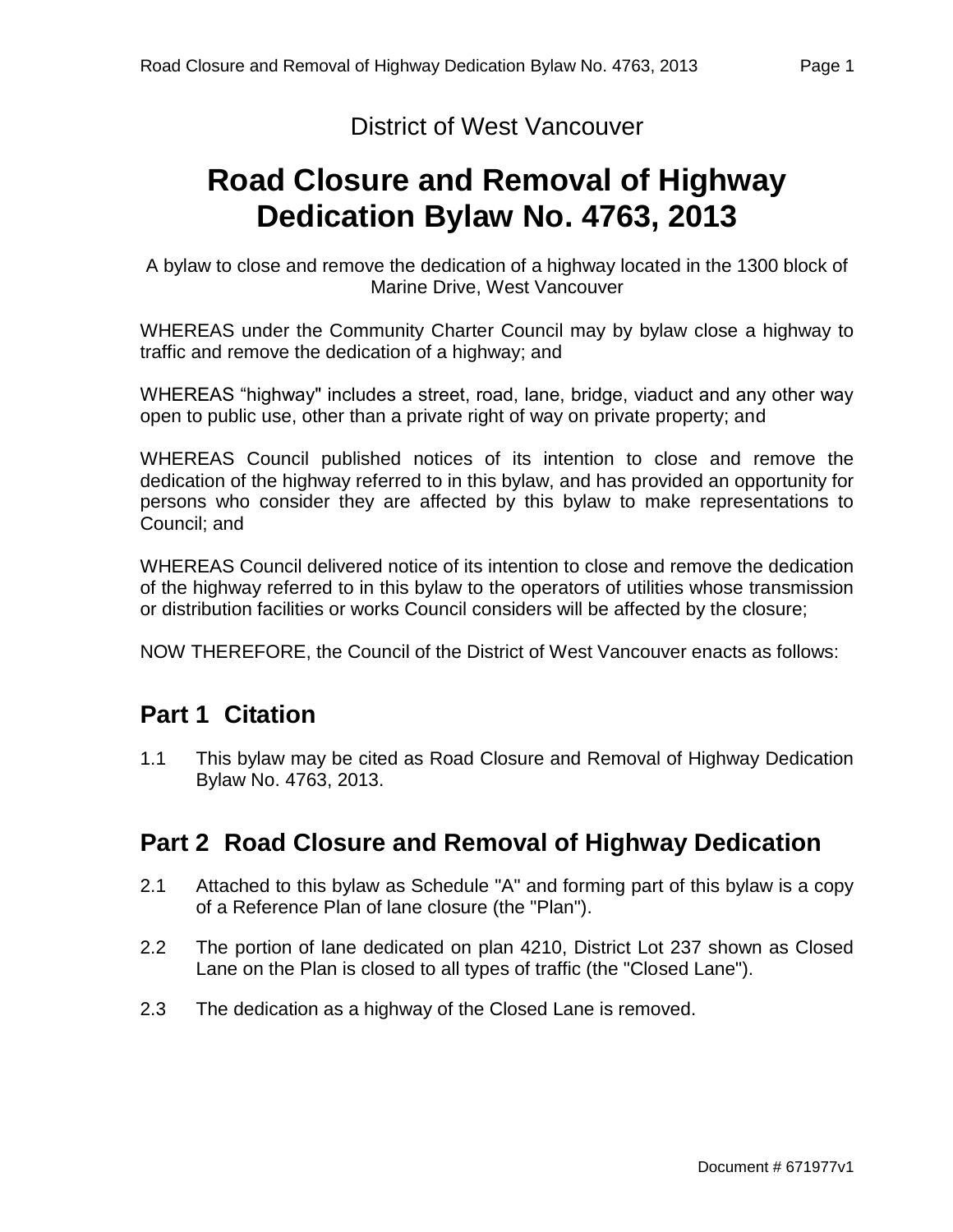2.4 The Mayor and Clerk are authorized to execute and deliver such transfers, deeds of land, plans and other documents as are required to effect this road closure and removal of highway dedication and to transfer title to the Closed Lane to the owner of lands adjacent to the Closed Lane, for the purpose of consolidation of the Closed Lane with the said adjacent lands.

### **Schedules**

Schedule A - Reference Plan of Lane Closure

READ A FIRST TIME on October 21, 2013

READ A SECOND TIME on , 2013

READ A THIRD TIME on , 2013

ADOPTED by the Council on , 2013

Mayor

Municipal Clerk